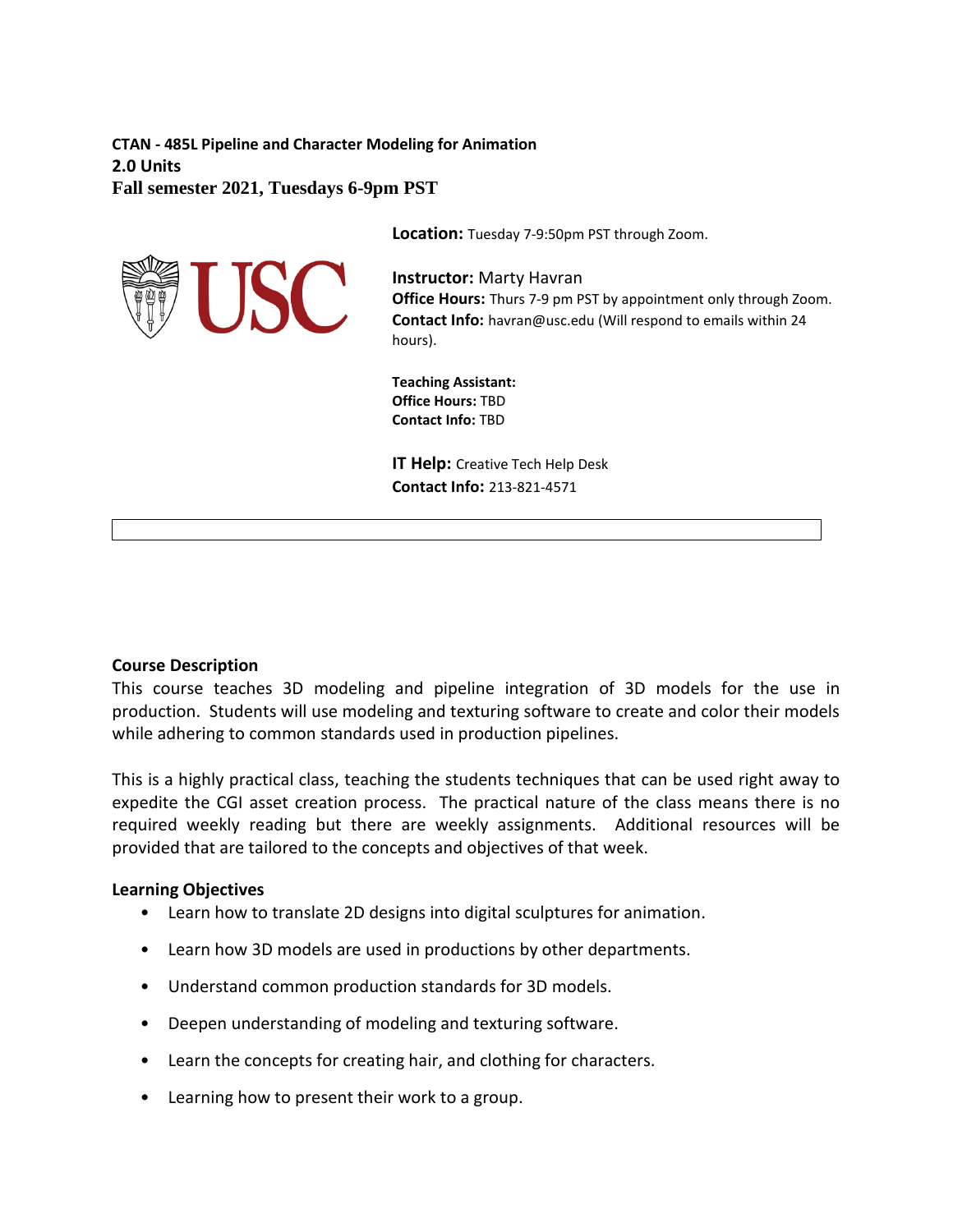**Recommended Preparation**: Basic understanding of 3D modeling in Maya, Zbrush and using Photoshop is advisable, not mandatory.

# **Course Notes**

This course will be taught online for the Fall semester and will receive a Letter grade. The course is Web-Enhanced via Blackboard. Recordings, additional learning resources, weekly learning expectations and assignment will be available on Blackboard.

# **Technological Proficiency and Hardware/Software Required**

Autodesk Maya 2020, Pixologic Zbrush 2020, Adobe Substance Painter and Photoshop. We will discuss other software packages that are commonly used in production for modeling, texturing, cloth, hair, lighting, and rendering.

# **Supplementary Materials**

- Autodesk Maya: <https://academy.autodesk.com/software/maya>
- Pixologic Zbrush:<http://pixologic.com/zclassroom/>
- Adobe Photoshop:<https://helpx.adobe.com/photoshop/tutorials.html>
- Substance Painter: <https://academy.substance3d.com/>
- Arnold Rendering:<https://vimeo.com/arnoldrenderer>

# **Description and Assessment of Assignments**

Characters are generally the most complex assets on a CGI project. The principles and techniques learned during this course can also be applied to inanimate assets such as prop and environment 3D models.

The student will work on one simple character design provided by the instructor and then on one character of their choosing. Ideally, the character the student creates will be for their personal projects and complex enough to challenge them but still meet their assignment deadlines.

- **Character 1** (4 weeks) will work as a test subject where the new techniques and pipeline will be learned.
- **Character 2** (11 weeks) will work as a test subject where the new techniques in Maya and Zbrush will be learned.

The learning outcome will be assessed by these criteria:

- Aesthetically: How well does the 3D model resemble the reference art and images for the character?
- Technically: How closely the 3D model meets the technical specifications discussed in the lecture.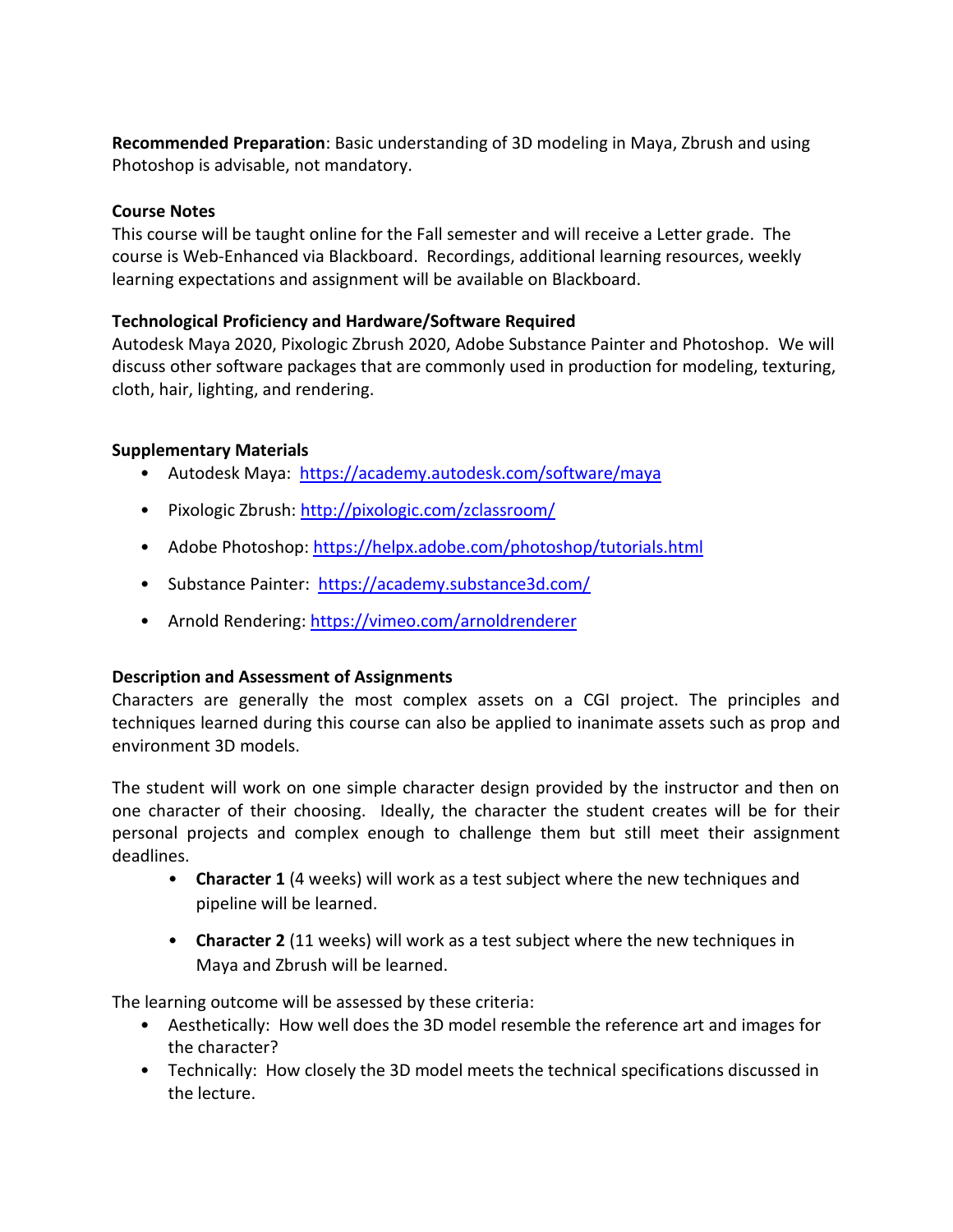### **Grading Breakdown**

Evaluation criteria

- **Participation:** Students will be assessed based on class engagement and implementation of the techniques learned during the weekly lecture and how the students apply the feedback given by the instructor and the other students. Participation also includes presenting your work to the group.
- **Weekly Assignments:** Each week students will be given weekly assignments. These assignments are required to be completed by next week class. All weekly assignments will need to be uploaded into a class online drive and will be reviewed prior to class.
- **Final Project:** Students will model and texture one character of their choosing and provide a video turntable of the character. In addition, the students will create a character model sheet of their character using renders of their character and a character description and include their initial designs of the character

| <b>Assessment Tool (assignments)</b> | <b>Points</b> | % of Grade |
|--------------------------------------|---------------|------------|
| Class participation                  | 15            | 15         |
| <b>Weekly Assignments</b>            | 50            | 50         |
| Final                                | 35            | 35         |
| TOTAL                                | 100           | 100        |

## **Grading Scale**

Course final grades will be determined using the following scale:

- A 95-100
- A- 90-94
- B+ 87-89
- B 83-86
- B- 80-82
- C+ 77-79
- C 73-76
- C- 70-72
- D+ 67-69
- D 63-66
- D- 60-62
- F 59 and below

## **Assignment Submission Policy**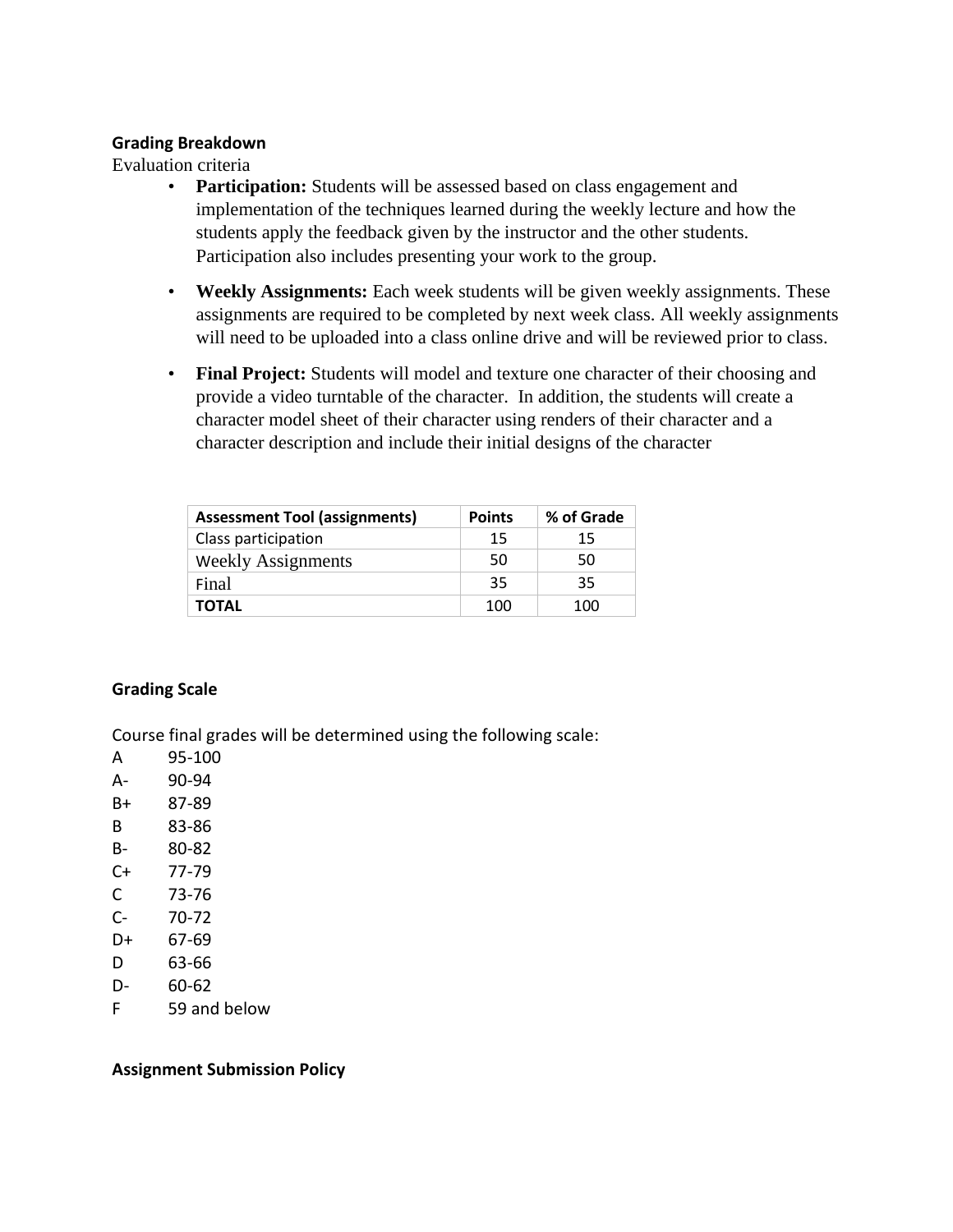Each weekly submission will need to be uploaded before 8:00 pm PST by the Sunday prior to the next class.

# **Grading Timeline**

Grading for each assignment will be completed by the following Sunday night after the submission is due.

# **Additional Policies**

Any student arriving 10 minutes late will be marked "LATE". Three "LATES" constitute an absence. Three absences will result in failure. The only exceptions will be valid emergencies with appropriate documentation. Impersonating other classmates when signing roll sheet will not be tolerated and will be subject to disciplinary action

## **Course Schedule: A Weekly Breakdown**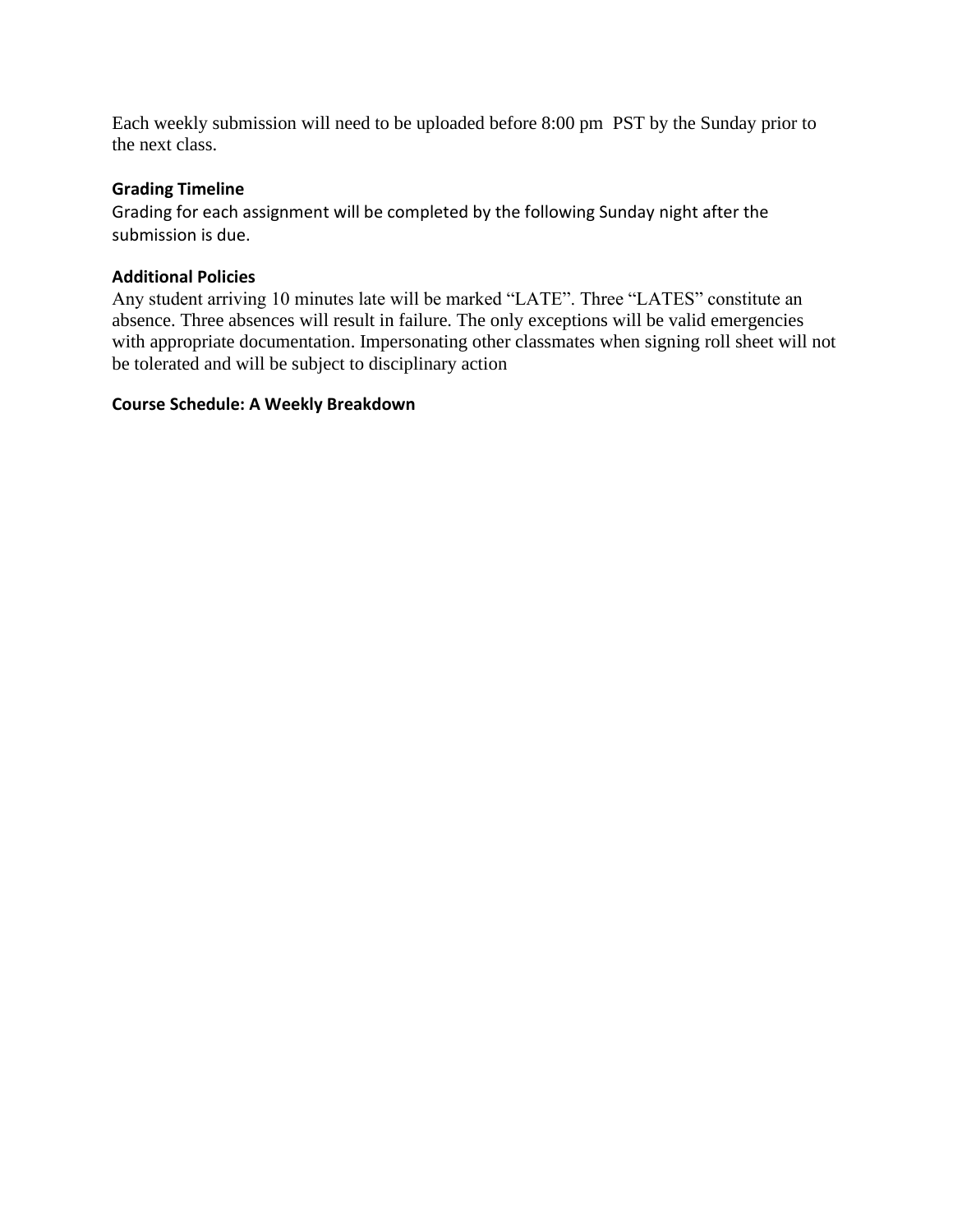|                | <b>Topics/Daily Activities</b>                                                                                                                                                                                           | <b>Deliverables</b>                                                                                                                                                                                                                                                                                        |
|----------------|--------------------------------------------------------------------------------------------------------------------------------------------------------------------------------------------------------------------------|------------------------------------------------------------------------------------------------------------------------------------------------------------------------------------------------------------------------------------------------------------------------------------------------------------|
| Week 1<br>8/24 | Introductions<br>$\bullet$<br>Animation production overview<br>٠<br>Intro to Maya<br>٠<br>Character design, 2D to 3D<br>$\bullet$<br>translation, character description                                                  | Due 8/29 8pm PST<br>Import image planes of simple character<br>and block out basic shapes of the<br>character<br>Pick 1 character reference you are going<br>٠<br>to model and color. Write a character<br>profile for your character.                                                                     |
| Week 2<br>8/31 | $\bullet$<br>Maya demo, scene creation,<br>directories, modeling tools, image<br>planes.<br>Simple character modeling.                                                                                                   | Due 9/5 8pm PST<br>Set up your scene for your character<br>٠<br>model and block out the character using<br>basic forms.<br>Revise character reference and<br>$\bullet$<br>descriptions based on instructor<br>feedback.<br>Find photo reference for your character<br>٠<br>and create an inspiration page. |
| Week 3<br>9/7  | Maya modeling tools continued.<br>$\bullet$<br>Analyzing an animation style and how<br>٠<br>that applies to your character.<br>UV's for simple character. UVs vs<br>$\bullet$<br>UDIMs.<br>Character modeling standards. | Due 9/12 8pm PST<br>Finalize the simple character following<br>٠<br>the character modeling standards<br>checklist.<br>Pick an animated film that you like and<br>$\bullet$<br>break down the stylization of the<br>characters.                                                                             |
| Week 4<br>9/14 | Posing your character<br>٠<br>Arnold lighting and rendering<br>٠                                                                                                                                                         | Due 9/19 8pm PST<br>Simple character should be completed!<br>$\bullet$<br>Pose your character in Maya<br>Render a turntable render in Maya.<br>$\bullet$                                                                                                                                                   |
| Week 5<br>9/21 | Maya to Zbrush and Zbrush to Maya<br>$\bullet$<br>Zbrush intro and modeling<br>$\bullet$<br>approaches.<br>Introduction to Zbrush.<br>$\bullet$<br>Sculpting in Zbrush. Subtools and<br>$\bullet$<br>polygroups.         | Due 9/26 8pm PST<br>Using simple character, start your own<br>$\bullet$<br>character in Zbrush.<br>Set up image planes in Zbrush<br>$\bullet$                                                                                                                                                              |
| Week 6<br>9/28 | Zbrush continued.<br>$\bullet$<br>Alternate rendering than Arnold:<br>٠                                                                                                                                                  | Due 10/3 8pm PST<br>Continue working on your character<br>$\bullet$<br>adding details. Character 50%                                                                                                                                                                                                       |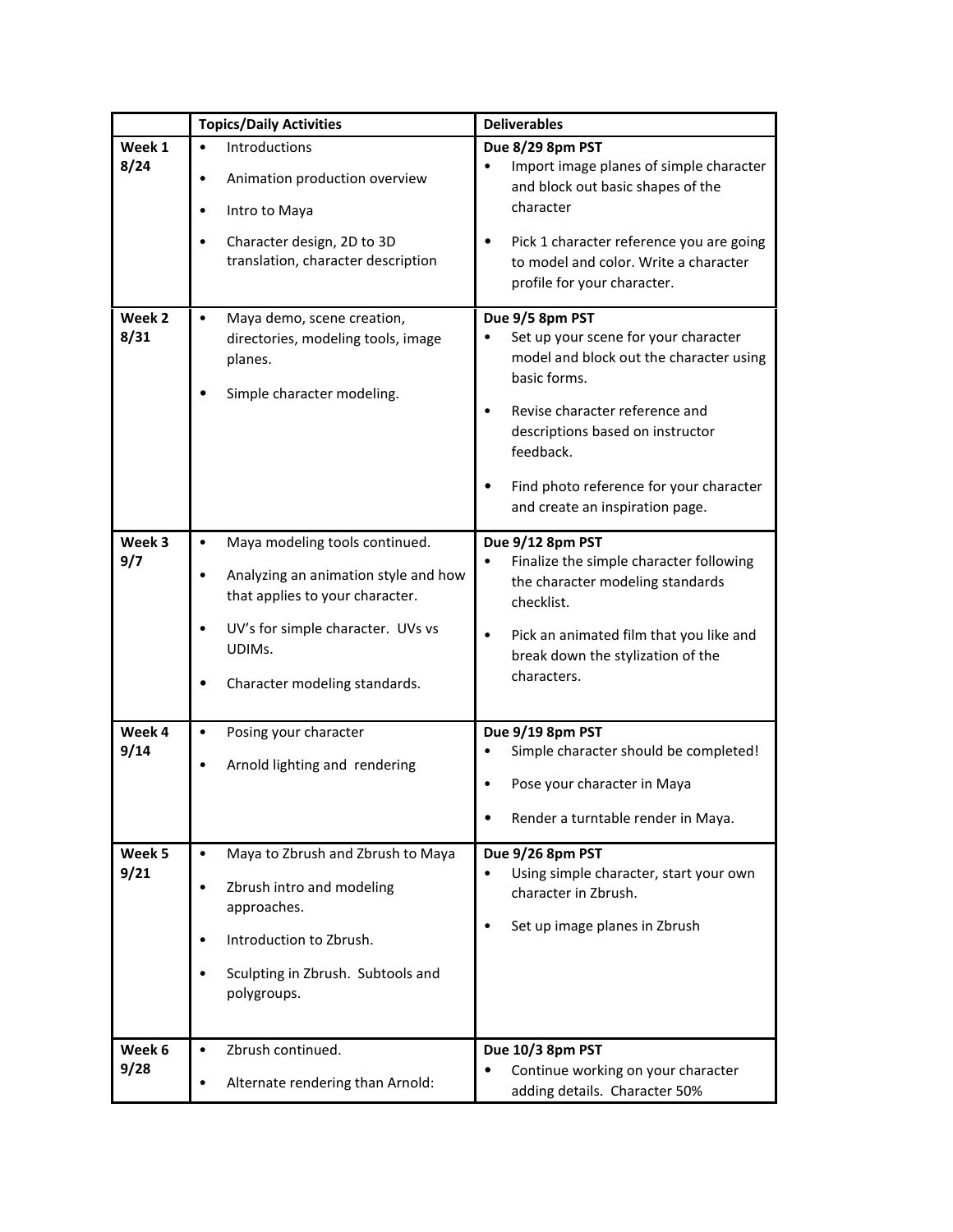|                  | Marmoset, Zbrush, Keyshot, Blender                                                                                                   | completed.                                                                                                                                                                                               |
|------------------|--------------------------------------------------------------------------------------------------------------------------------------|----------------------------------------------------------------------------------------------------------------------------------------------------------------------------------------------------------|
| Week 7<br>10/5   | $\bullet$<br>Facial expressions                                                                                                      | Due 10/10 8pm PST<br>Continue adding final details to your<br>Zbrush sculpture. Should be 90%<br>completed<br>Create facial expression for your<br>$\bullet$<br>character                                |
| Week 8<br>10/12  | $\bullet$<br>Facial hair modeling                                                                                                    | Due 10/17 8pm PST<br>Facial hair sculpting<br>$\bullet$                                                                                                                                                  |
| Week 9<br>10/19  | Clothing modeling<br>$\bullet$<br>Retopology in Maya and Zbrush<br>$\bullet$                                                         | Due 10/24 8pm PST<br>Finalize clothing details for your<br>character                                                                                                                                     |
| Week 10<br>10/26 | $\bullet$<br>CG Hair<br>Xgen in Maya.<br>٠<br><b>Rendering Hair</b>                                                                  | Due 10/31 8pm PST<br>Create stand-in hair<br>٠<br>Create some form of hair for your<br>$\bullet$<br>character using Xgen in Maya                                                                         |
| Week 11<br>11/2  | Blendshapes<br>$\bullet$<br>Texturing in Zbrush and Substance<br>$\bullet$<br>Painter                                                | Due 11/7 8pm PST<br>Finish posing your character 100%<br>٠<br>Add color/texture to character<br>$\bullet$                                                                                                |
| Week 12<br>11/9  | $\bullet$<br>Neutralizing character<br>Retopology of Neutral<br>$\bullet$                                                            | Due 11/14 8pm PST<br>Create a neutral model of your<br>$\bullet$<br>character for rigging.                                                                                                               |
| Week 13<br>11/16 | Finishing touches on your character                                                                                                  | Due 11/21 8pm PST<br>Complete modeling and texturing<br>$\bullet$<br>character 2. 100% complete,<br>Render turntable of character.<br>٠                                                                  |
| Week 14<br>11/23 | <b>Thanksgiving Holiday</b>                                                                                                          | <b>No Class</b>                                                                                                                                                                                          |
| Week 15<br>11/30 | $\bullet$<br><b>Lighting and Rendering</b><br>Finishing touches on your character<br>$\bullet$<br>Rendering a turntable<br>$\bullet$ | Upload by 12/5 8pm PST<br>Create a character model sheet of their<br>character using renders of their<br>character and a character description<br>and include their initial designs of the<br>character. |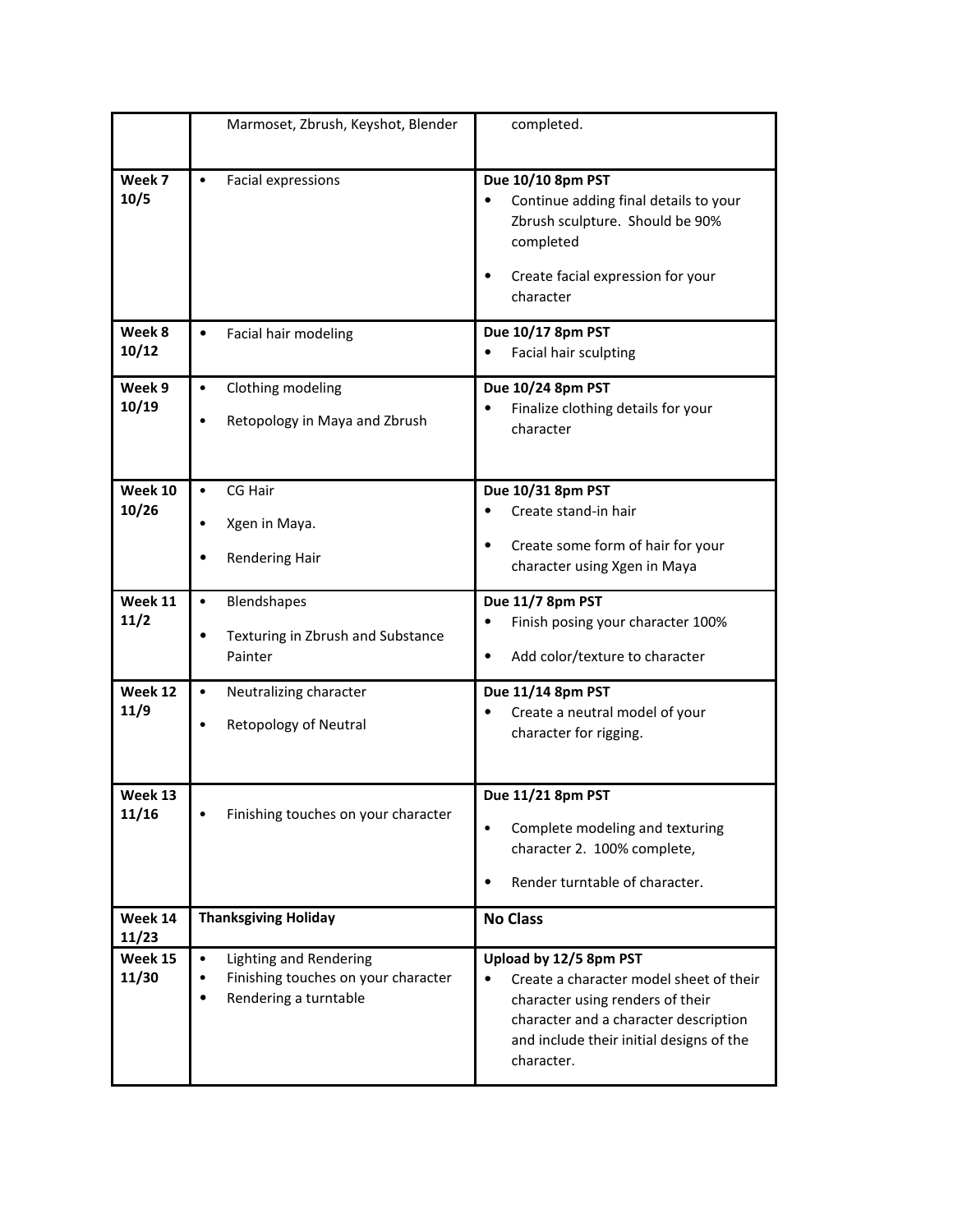| Week 16<br>$12/4 - 7$            | <b>Study Days</b>                                                                                  |                                                                                                                                                                                                                                                                                |
|----------------------------------|----------------------------------------------------------------------------------------------------|--------------------------------------------------------------------------------------------------------------------------------------------------------------------------------------------------------------------------------------------------------------------------------|
| <b>FINAL</b><br>12/14<br>$7-9pm$ | Present your character. Discuss the<br>٠<br>character and show your movie and<br>character packet. | Upload by 12/12 8pm PST<br>Provide a video turntable of your<br>٠<br>character.<br>Create a character model sheet of their<br>$\bullet$<br>character using renders of their<br>character and a character description<br>and include their initial designs of the<br>character. |

## **Statement on Academic Conduct and Support Systems**

#### **Academic Conduct:**

Plagiarism – presenting someone else's ideas as your own, either verbatim or recast in your own words – is a serious academic offense with serious consequences. Please familiarize yourself with the discussion of plagiarism in SCampus in Part B, Section 11, "Behavior Violating University Standards" policy.usc.edu/ HYPERLINK ["https://policy.usc.edu/scampus-part-b/"scampus HYPERLINK "https://policy.usc.edu/scampus-part-b/"-part-b.](https://policy.usc.edu/scampus-part-b/)  Other forms of academic dishonesty are equally unacceptable. See additional information in SCampus and university policies on scientific misconduct[, policy.usc.edu/scientific-misconduct.](http://policy.usc.edu/scientific-misconduct)

#### **Support Systems:**

*Counseling and Mental Health - (213) 740-9355 – 24/7 on call* [studenthealth.usc.edu/counseling](https://studenthealth.usc.edu/counseling/)

Free and confidential mental health treatment for students, including short-term psychotherapy, group counseling, stress fitness workshops, and crisis intervention.

*Student Health Leave Coordinator* – 213-821-4710

Located in the USC Support and Advocacy office, the Health Leave Coordinator processes requests for health leaves of absence and advocates for students taking such leaves when needed. <https://policy.usc.edu/student-health-leave-absence/>

*National Suicide Prevention Lifeline - 1 (800) 273-8255 – 24/7 on call* [suicidepreventionlifeline.org](http://www.suicidepreventionlifeline.org/)

Free and confidential emotional support to people in suicidal crisis or emotional distress 24 hours a day, 7 days a week.

*Relationship and Sexual Violence Prevention and Services (RSVP) - (213) 740-9355(WELL), press "0" after hours – 24/7 on call*

[studenthealth.usc.edu/sexual-assault](https://studenthealth.usc.edu/sexual-assault/)

Free and confidential therapy services, workshops, and training for situations related to gender-based harm.

*Office of Equity and Diversity (OED)- (213) 740-5086 | Title IX – (213) 821-8298* [equity.usc.edu,](https://equity.usc.edu/) [titleix.usc.edu](http://titleix.usc.edu/)

Information about how to get help or help someone affected by harassment or discrimination, rights of protected classes, reporting options, and additional resources for students, faculty, staff, visitors, and applicants. The